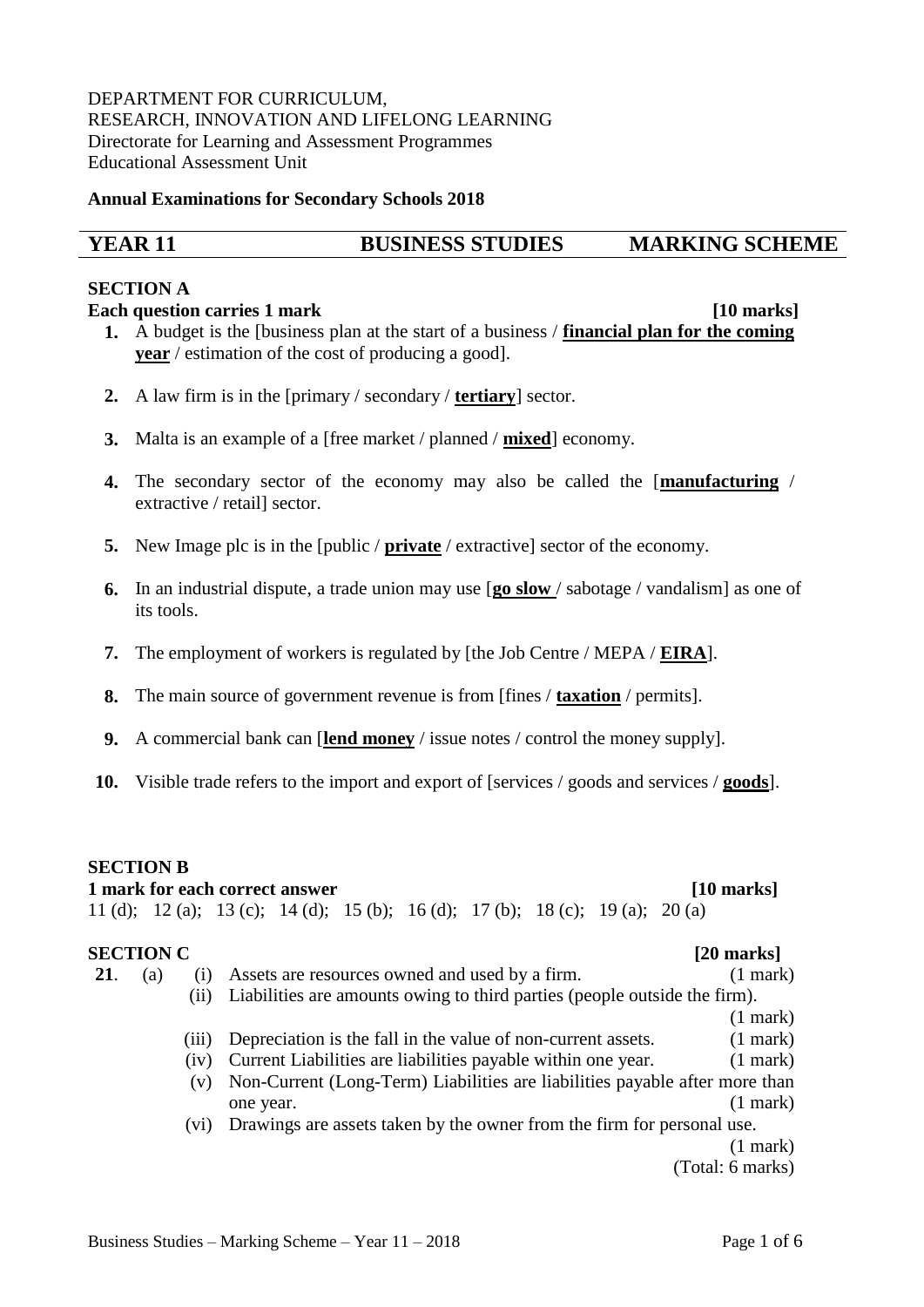| (b) | $\left( 1 \right)$<br>(ii) | Working Capital = Current Assets $-$ Current Liabilities<br>$52,700 - 28,700 = 24,00$                                     | $(1$ mark $)$<br>$(1$ mark $)$ |
|-----|----------------------------|---------------------------------------------------------------------------------------------------------------------------|--------------------------------|
| (c) | (i)                        | Total Assets – Current Liabilities $OR$<br>Non-Current Assets + Working Capital $OR$<br>Capital + Non-Current Liabilities | $(1$ mark $)$                  |
|     | (ii)                       | $265,700 - 28,700 = 237,000$ OR<br>$213,000 + 24,000 = 237,000$ OR<br>$157,000 + 80,000 = 237,000$                        | $(1$ mark $)$                  |
| (d) | (1)                        | Net Profit $\times 100$<br><b>Sales</b>                                                                                   | $(1$ mark $)$                  |
|     | (ii)                       | 42,000<br>$\frac{1.25000}{300,000} \times 100 = 14\%$                                                                     | $(1$ mark $)$                  |
| (e) | (i)                        | Net Profit<br>Capital Employed $\times 100$                                                                               | $(1$ mark $)$                  |
|     | (ii)                       | $\frac{42,000}{237,000} \times 100 = 17.72\%$                                                                             | $(1$ mark $)$                  |
| (f) | (i)                        | <b>Current Assets</b><br><b>Current Liabilities</b>                                                                       | $(1$ mark $)$                  |
|     | (ii)                       | $\frac{52,700}{28,700} = 1.84:1$                                                                                          | $(1$ mark $)$                  |
| (g) | (i)                        | Current Assets - Inventory<br><b>Current Liabilities</b><br>$F \cap F \cap \cap F$ $\cap \cap \cap \cap$<br>22.700        | $(1$ mark $)$                  |

(ii) 
$$
\frac{52,700 - 30,000}{28,700} = \frac{22,700}{28,700} = 0.79:1
$$
 (1 mark)

(h) (i) Maria's business **does not** have a good liquidity position. (1 mark) (ii) Both the current ratio and the acid test ratio are below the minimum required level (2:1 for the current ratio and 1:1 for the acid test ratio).

(1 mark)

**[Total for Question 21: 20 marks]**

## **SECTION D [40 marks]**

- **22.** (a) *Any one of the following:* The change in family matters / the increase in the number of married women remaining in work / more married women wishing to return to work. 2 marks)
	- (b) The change is that workers can decide how much [1] and when [1] they are ready to work. (2 marks)
	- (c) Branch managers [1] and cashiers [1] (2 marks)
	- (d) Branch managers: They would lose control over their staff as employees would only choose to work at their most convenient times for them (2 marks) Employees: Many would choose particular times and the burden of work would fall on few employees during less popular times. (2 marks) (Total: 4 marks)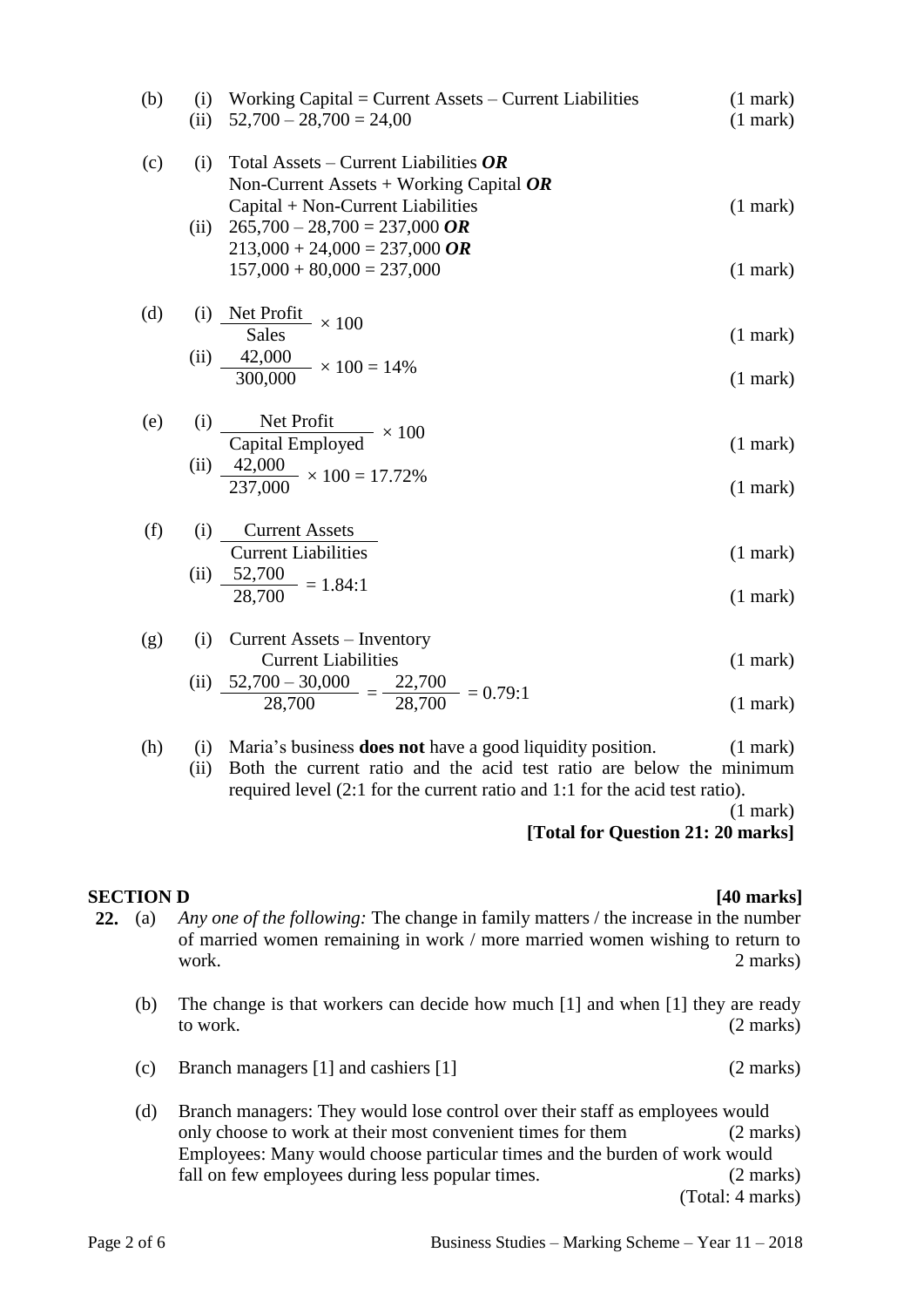- (e) *Any one of the following or any other answer deemed suitable:*
	- Workers who are unable to work full time or during conventional times will be able to continue with their career while still attending to family needs
	- Workers who are unable to work full time or during conventional times will be able to earn a living. (2 marks)
- (f) *Any one of the following or any other answer deemed suitable:*
	- The bank can extend its opening hours.
	- The bank could still make use of competent employees who are unable to work full time or during conventional times. (2 marks)
- (g) *Any three (3) of the following, or any other answer deemed suitable:*
	- Ignorance People may not understand the reason for the change.
	- Fear and insecurity People usually feel safe in their present situation and change always carries some sense of uncertainty.
	- Loss of power and status Change may bring about a change in relative power and people accustomed to power may feel that their power is diminished.
	- Personal beliefs Some changes may go against the philosophy and beliefs of some people.
	- Living habits Changes may require people to change their lifestyles and have to plan how to spend their times.
	- (1 mark for a correct reason and 1 mark for each correct explanation: Total 6 marks)

**[Total for Question 22: 20 marks]**

- - (b) The Articles of Association contains the rules and regulations of the company. (2 marks)
	- (c) The Memorandum of Association contains information of interest to people outside the company. (2 marks)
	- (d) (i) The official name of the company.
		- (ii) The registered address of the company.
		- (iii) The authorised share capital of the company.
		- (iv) The object of the company.
		- (v) That the organisation enjoys limited liability.
		- (vi) That the company is a public limited company (where applicable)

 $(1$  mark  $\times$  6 = 6 marks)

- (e) Registrar of Companies (2 marks)
- (f) Certificate of Incorporation (2 marks)
- (g) Trading Certificate (2 marks)
- (h) Limited liability means that the company is responsible for its liabilities and the risk of the shareholders is limited to the amount invested in the company.(2 marks) **[Total for Question 23: 20 marks]**

**23.** (a) Horizontal merger (2 marks)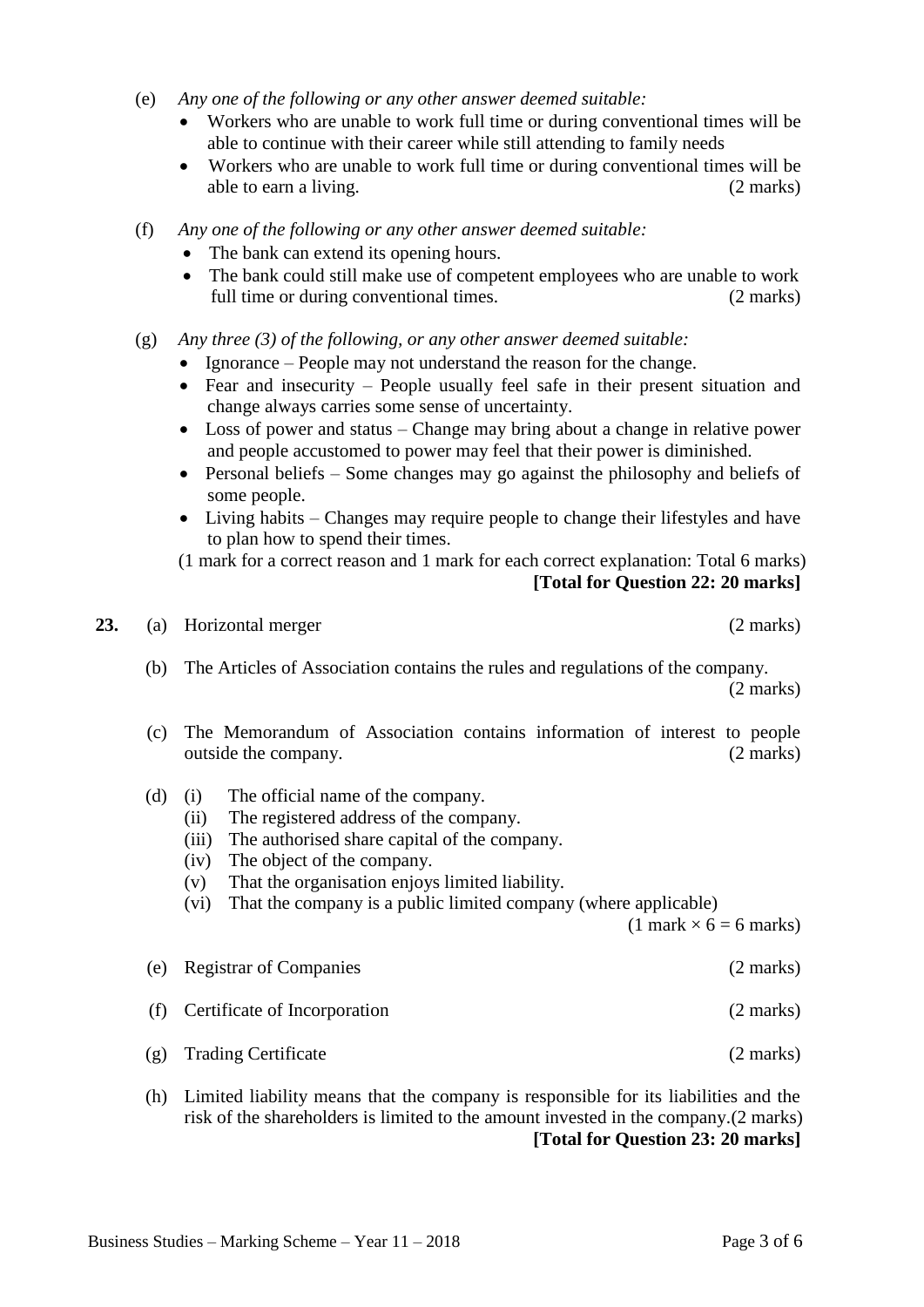## **SECTION E [20 marks]**

- **24.** (a) Division of labour is when a job is split into small tasks and each worker performs only one task. (2 marks)
	- (b) *Any three of the following or any other answer considered suitable:*
		- Greater output Division of labour leads to greater output with the same amount of resources.
		- Lower average costs Since more output is produced with the same amount of resources the average cost falls.
		- Easier to train workers Since workers have to learn one task only it takes less time to train the workers.
		- More use of machinery Since tasks are split into tiny parts more specialised machinery may be used and the machinery is used more extensively.

(1 mark for each correct advantage mentioned and 1 mark for each correct explanation. Total: 6 marks)

- (c) *Any three of the following or any other answer considered suitable:*
	- Only one job is done The worker does not need to be good in many tasks.
	- Easier to get trained The worker has to learn only one skill so it is easier and quicker.
	- Skills are saved A person may not be good in all the tasks required by a product but if s/he is good in one task, then the person is employable.
	- Easier to find a job Since it is easy to learn a single skill, employability may increase.

(1 mark for each correct advantage mentioned and 1 mark for each correct explanation. Total: 6 marks)

- (d) *Any three of the following or any other answer considered suitable:*
	- Monotony and boredom Work would become monotonous and workers may get bored doing the same thing.
	- Lack of training in full skills  $A$  person will not learn how to do something from beginning to end but only how to do one small part.
	- Risk of unemployment Since the worker knows only one tiny skill, if the skill is no longer needed s/he may become unemployed.
	- More difficult to find a new job Since the worker does not know how to do something else, s/he may have difficulty in finding a new job.

(1 mark for each correct advantage mentioned and 1 mark for each correct explanation. Total: 6 marks)

## **[Total for Question 24: 20 marks]**

- **25.** (a) Marketing is the process by means of which the firm gets to know what the market wants and informing the market about its products. (2 marks)
	- (b) Market segmentation is the process of dividing a market of potential customers into groups or segments based on different characteristics. (2 marks)
	- (c) *Any three of the following or any other answer considered suitable:* Geographic, age, vender, income, education, religion, culture, buying behaviour.

 $(1 \text{ mark} \times 4 = 4 \text{ marks})$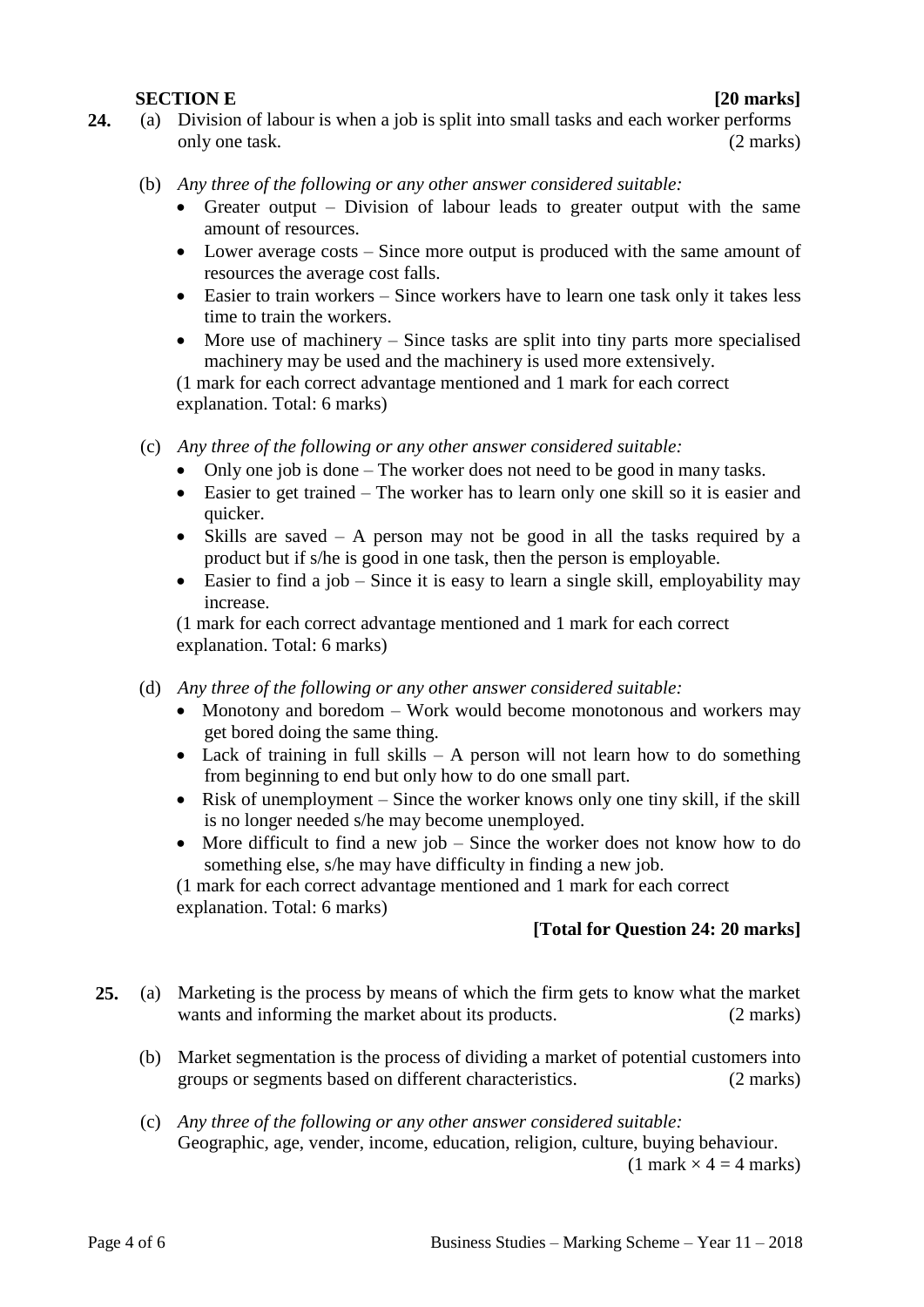- (d) Geographic People living in different areas may have different needs and/or wishes.
	- Age People of different age groups have different needs and may react differently to the market.
	- Gender Males and females tend to buy different things and may have different needs and likes.
	- Income People earning different incomes have different purchasing powers. Some may afford expensive goods while others do not.
	- Education People having different levels of education may have different priorities and different buying behaviours. What appeals to a person with a high level of education may not appeal to another with a very low level to education.
	- Religion Religion may affect the lifestyles and habits of their followers. Certain religions may prohibit the use of certain goods.
	- Culture The culture of a country or region may affect the habits and lifestyles of the people.
	- Buying behaviour Different people may opt for different ways and means of buying and certain buying methods may not appeal to some buyers.

 $(2 \text{ marks} \times 4 = 8 \text{ marks})$ 

- (e) Branding is the process of creating a unique name and image for a product in the consumer's mind. (2 marks)
- (f) *Any one of the following or any other answer considered suitable:*
	- Branding helps to differentiate between the products of a firm and that of another, thus consumers may be selective.
	- People can identify quality with the products of particular firms.
	- Firms can market their products better as they can link the product with the firm.
	- The product itself can be used as a marketing tool on the market. (2 marks) **[Total for Question 25: 20 marks]**
- **26.** (a) It is important for firms to choose carefully the site where to locate their business since the location may affect the cost and the marketability of their products.

(2 marks)

- (b) *Any six of the following or any other answer considered suitable:*
	- Cost Different areas may carry different rent rates or different prices for land and buildings.
	- Availability of space  $-$  A firm wishing to establish itself in a particular area must find some space available. This applies both to physical availability and legal availability in the sense that the law permits a particular activity to take place in that area.
	- $\bullet$  Access to raw materials A firm has to think about how to acquire the materials it requires. The location must not make it very difficult for suppliers to deliver the materials.
	- Access to power supply  $-$  In certain remote areas it would be difficult to bring the supply of power and electricity. This also applies to cases where the power station is unable to increase the supply of energy because of its capacity.
	- The location of the main markets In some cases firms would like to locate themselves among their competitors so that they are in the hub of the market.